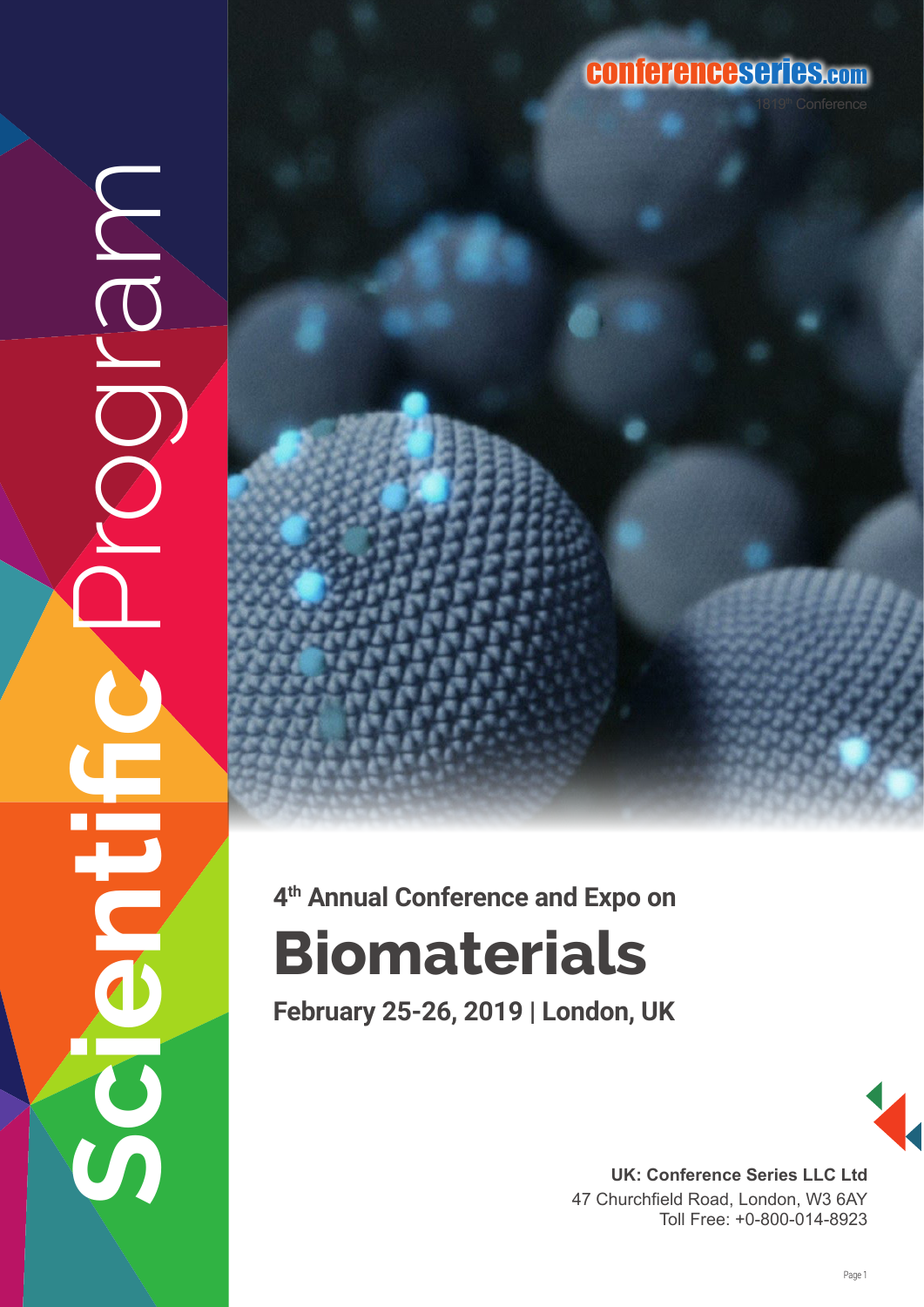

**February 25, 2019** Meeting Hall: **Wright**

**09:30-10:00 Registrations**

# Opening Ceremony **10:00-10:15**

#### **Keynote Forum**

**10:15-10:30 Introduction**

**10:30-11:10 Title: Cell/biomaterials interaction Gianfranco Peluso, IRECT-CNR, Italy** 

#### **Group Photo**

**Networking & Refreshments 11:10-11:25 @ Foyer**

**11:25-12:05 Title: Hybrid smart nanocrystals and the shielding effect of phospholipic bilayer for biomedical application Valentina Cauda,** Polytechnic University of Turin, Italy **12:05-12:45 Title: New approaches to simulation of enzymatic reactions: mimetic catalysis**

**Tofik M Nagiev, Nagiev Institute of Catalysis and Inorganic Chemistry, Azerbaijan** 

**Lunch Break 12:45-13:40 @ Hotel Restaurants** 

#### **Sessions: Advanced Bio Materials| Bio Nano materials | Polymer Biomaterials**

**Chair: Mehmet Bayrak,** Ortadogu Private Hospital, Turkey **Co-Chair: P V Rao,** IIT Delhi, India

**Sudarsan Ghosh,** IIT Delhi, India

#### **Introduction**

**13:40-14:05 Title: Argatroban immobilization on Cu-modified PVC and PU Liana Azizova,** University of Brighton, UK **14:05-14:30 Title: Biodegradable microparticles with hierarchical topographical features influence mesenchymal stem cell behaviour Chara Simitzi,** UCL, UK **14:30-14:55 Title: Experimental investigation of microtopography patterns on bacterial attachment P.V. Rao,** IIT Delhi, India **14:55-15:20 Title: An approach towards improvement of machinability of metallic bio materials**



**Networking & Refreshments 15:20-15:35 @ Foyer**